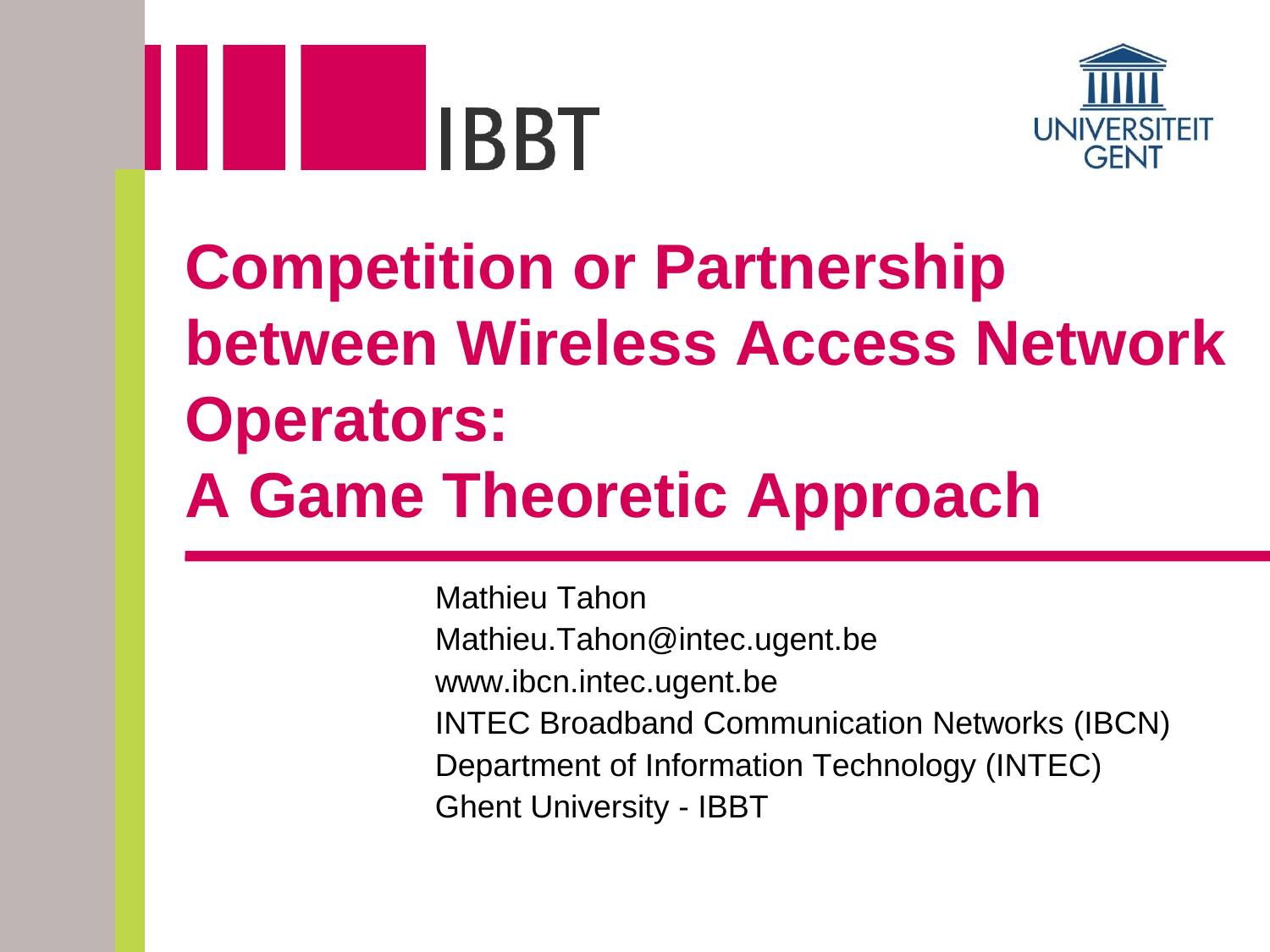

- **Introduction**
- WiFi model
- 3G femtocell model
- Competition modeling
	- **PPP** or independent?
	- **Real situation?**
- Conclusions

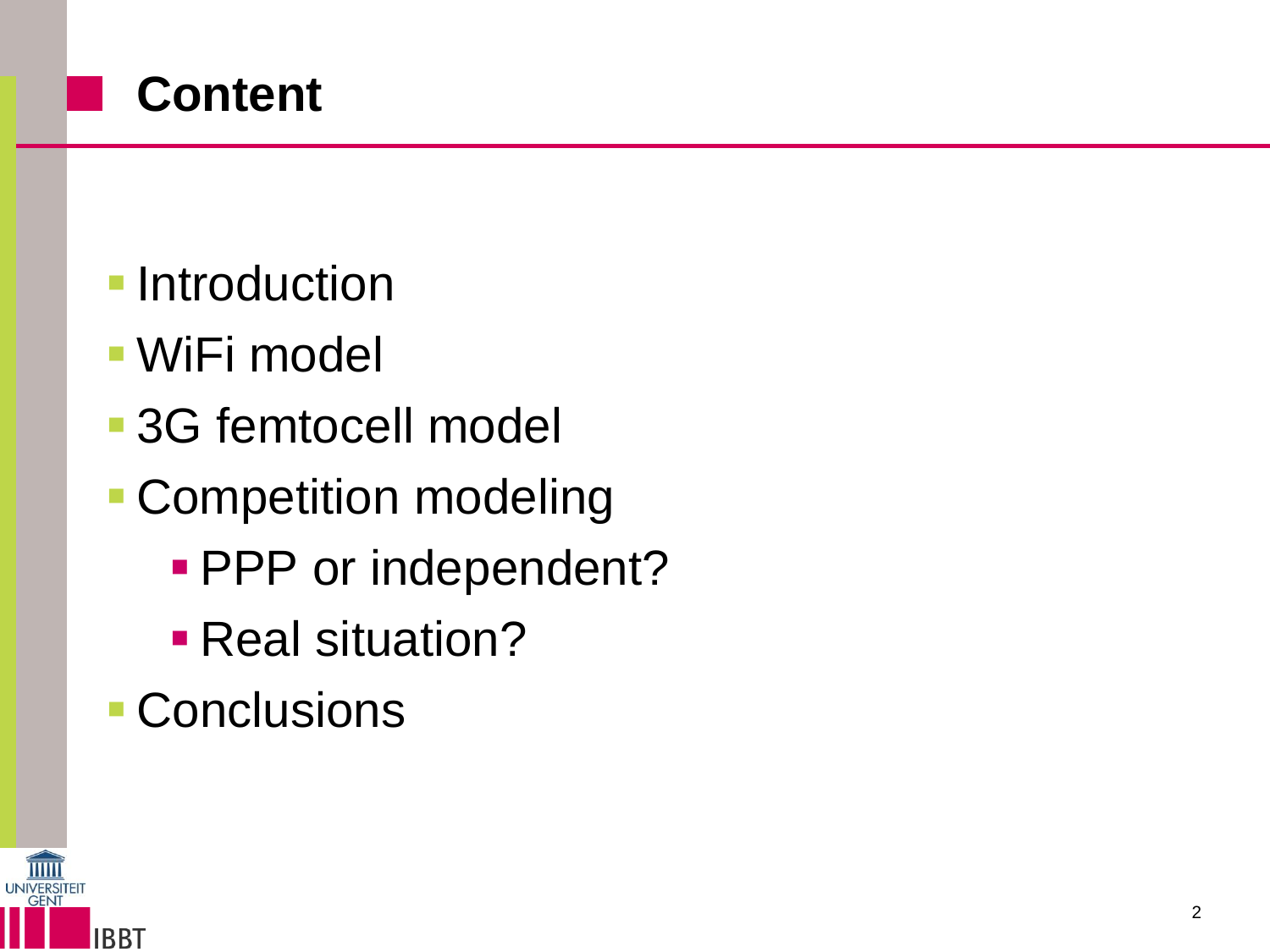## **Introduction**

Rollout of a wireless network in a city environment

- Role of municipality
	- **PPP** or independent rollout
- Competition with other operators
	- **Price setting game**



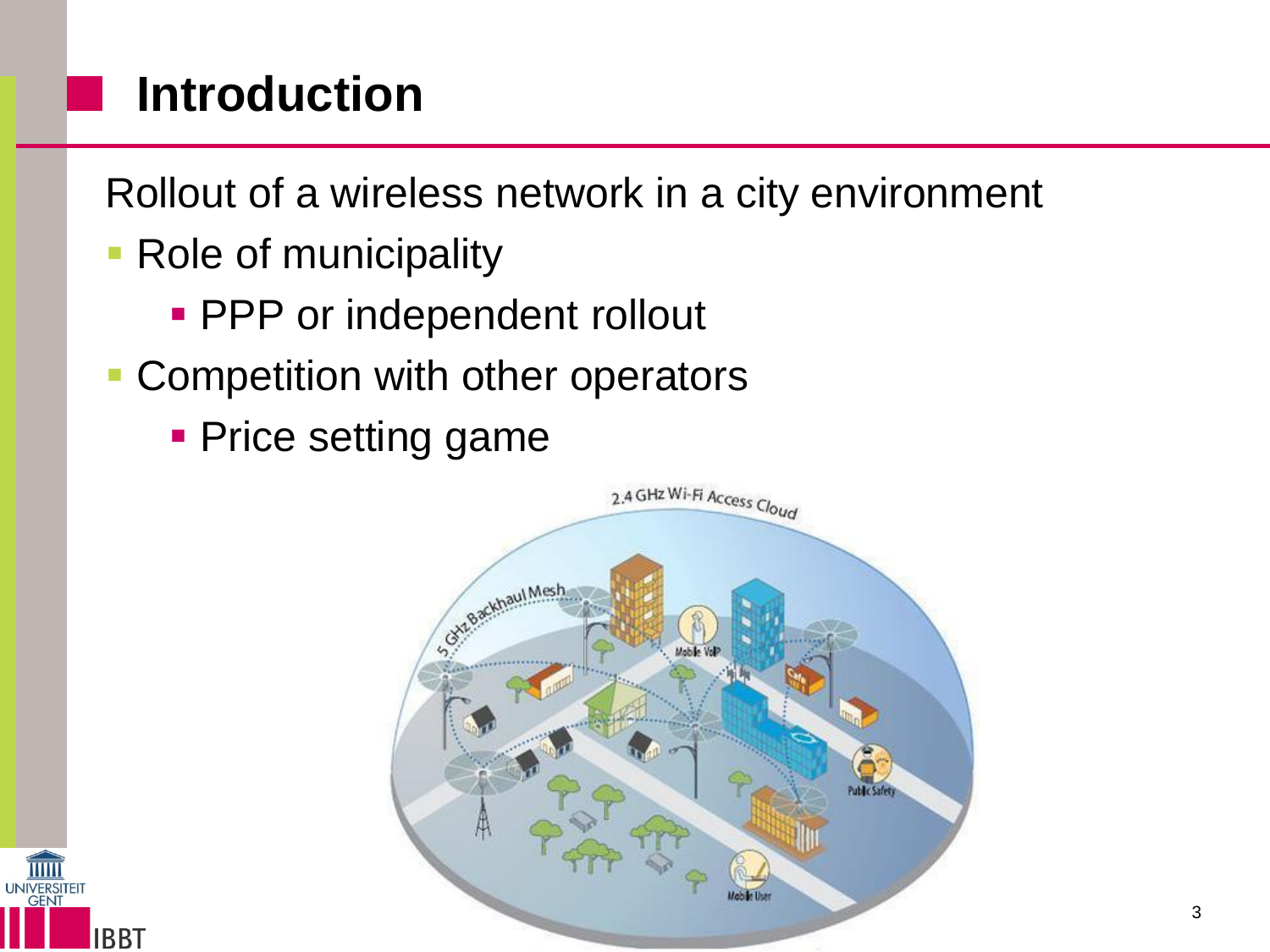#### **Introduction**

- **General adoption of service**
- **Division of total market between players** 
	- **Based on price setting**

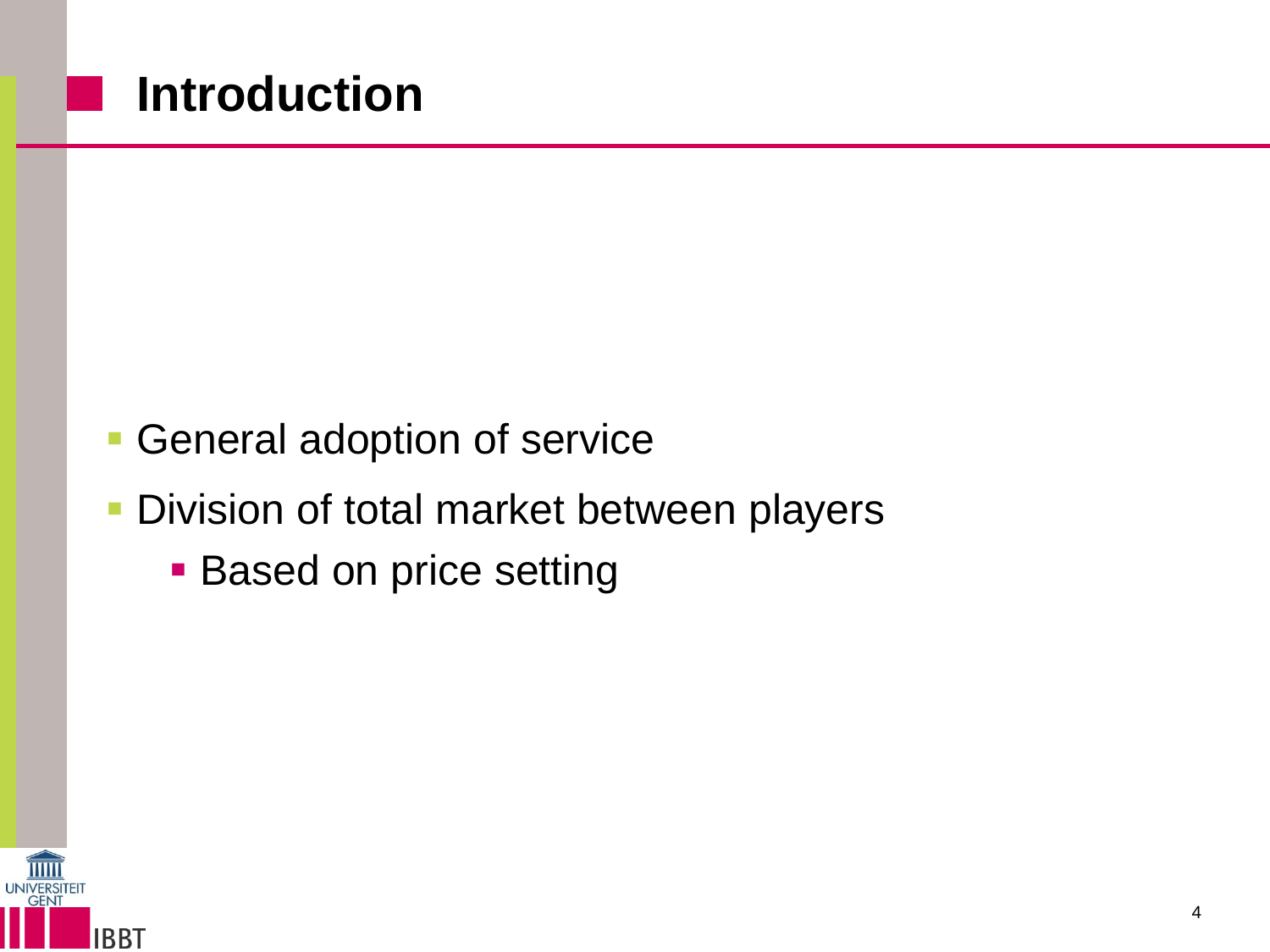#### **Introduction**

- **Business Case in Ghent City center** 
	- $-14$  km<sup>2</sup>
	- **100.000 inhabitants**
	- 45.000 students
	- **7.000 businesses**
	- 400.000 tourists a year



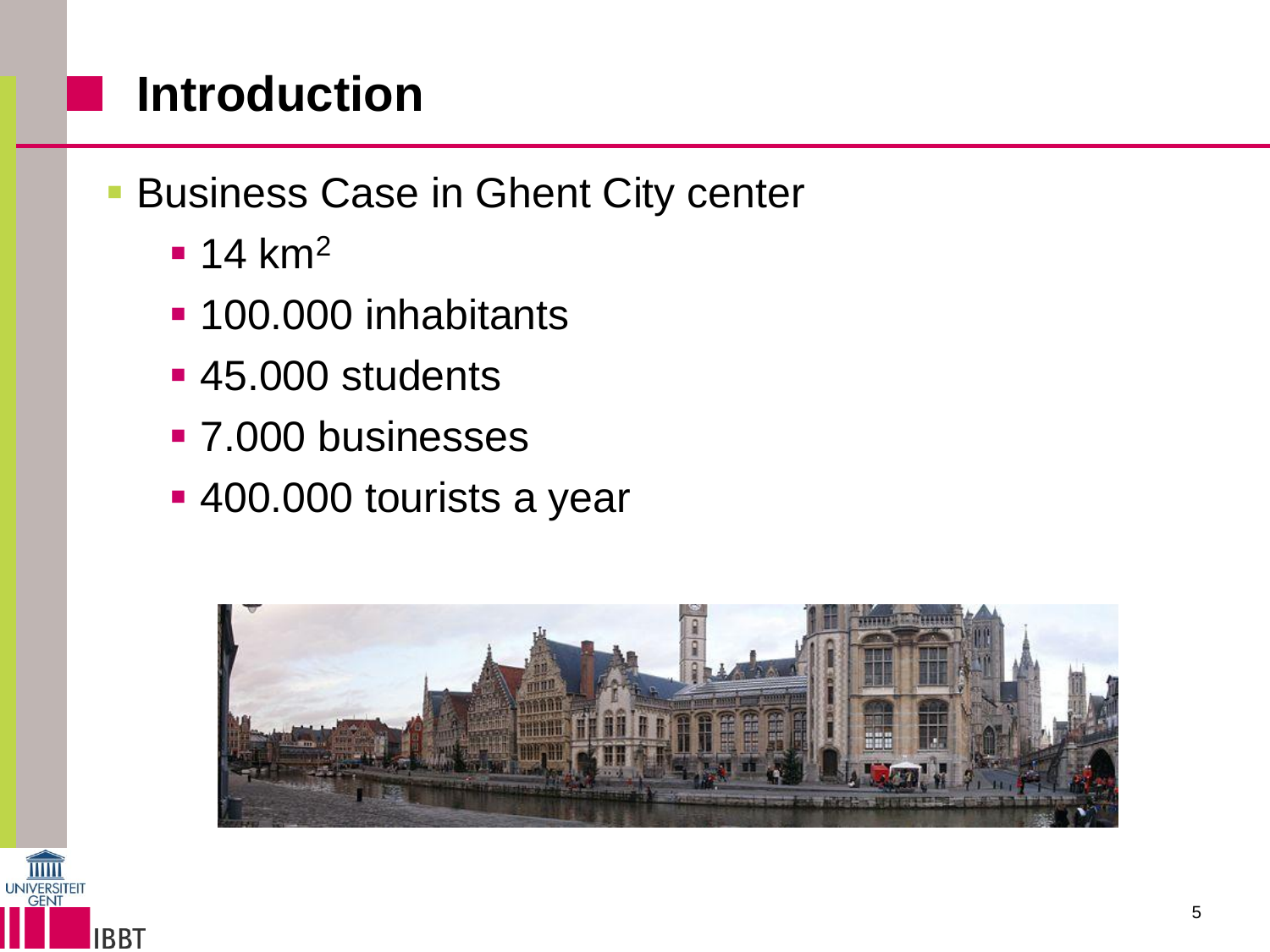## **WiFi model**

- **Installing WiFi access points on lampposts, buildings,...**
- **Creating a city-wide WiFi mesh network**

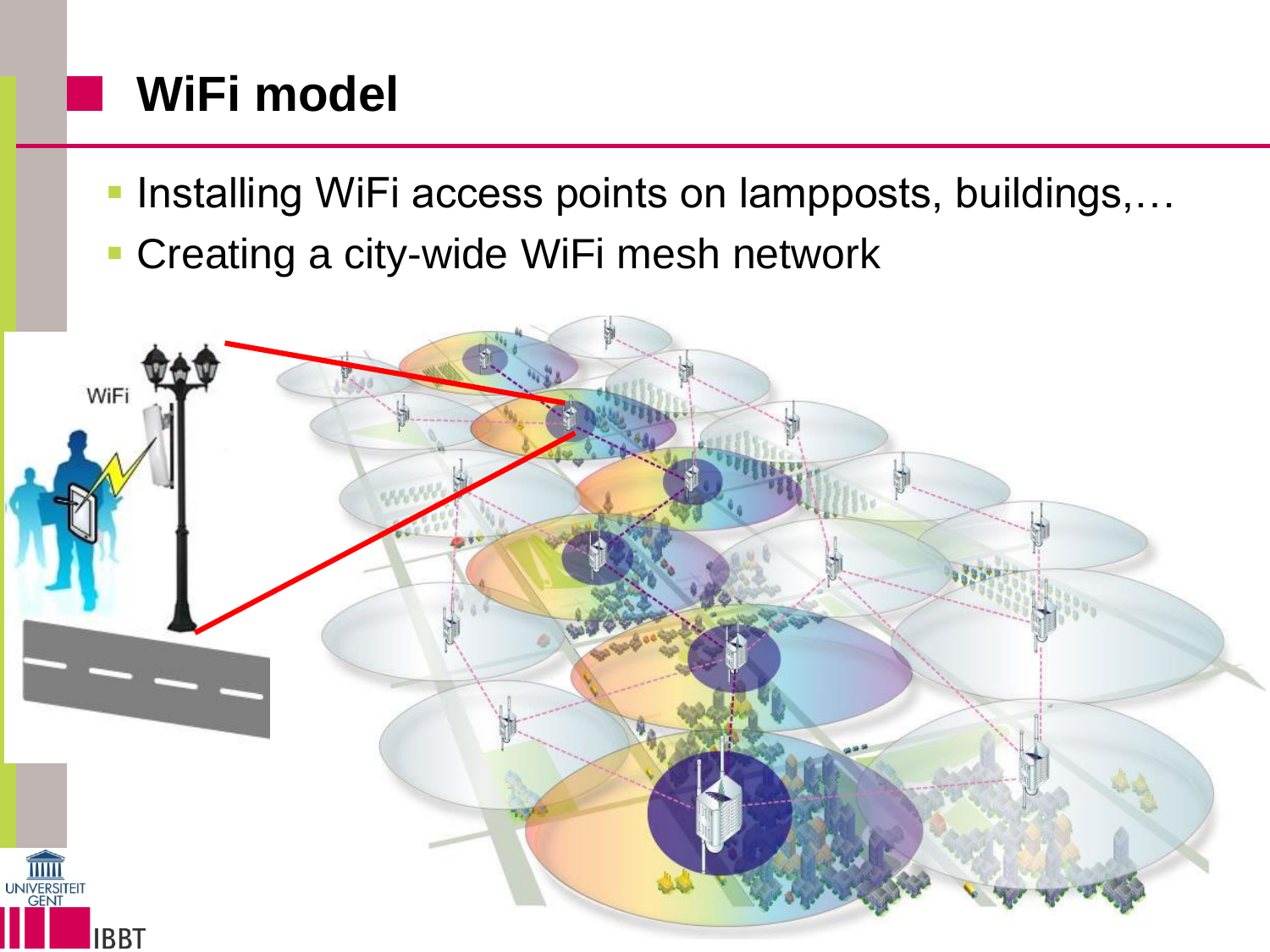## **WiFi model**

Standalone business case evaluation

- **Sites modeling** 
	- **Power gains and losses**
	- Margins
	- Path loss
- CapEx and OpEx modeling
- **Revenues** 
	- **Based on adoption model**
	- **Four different subscription possibilities**

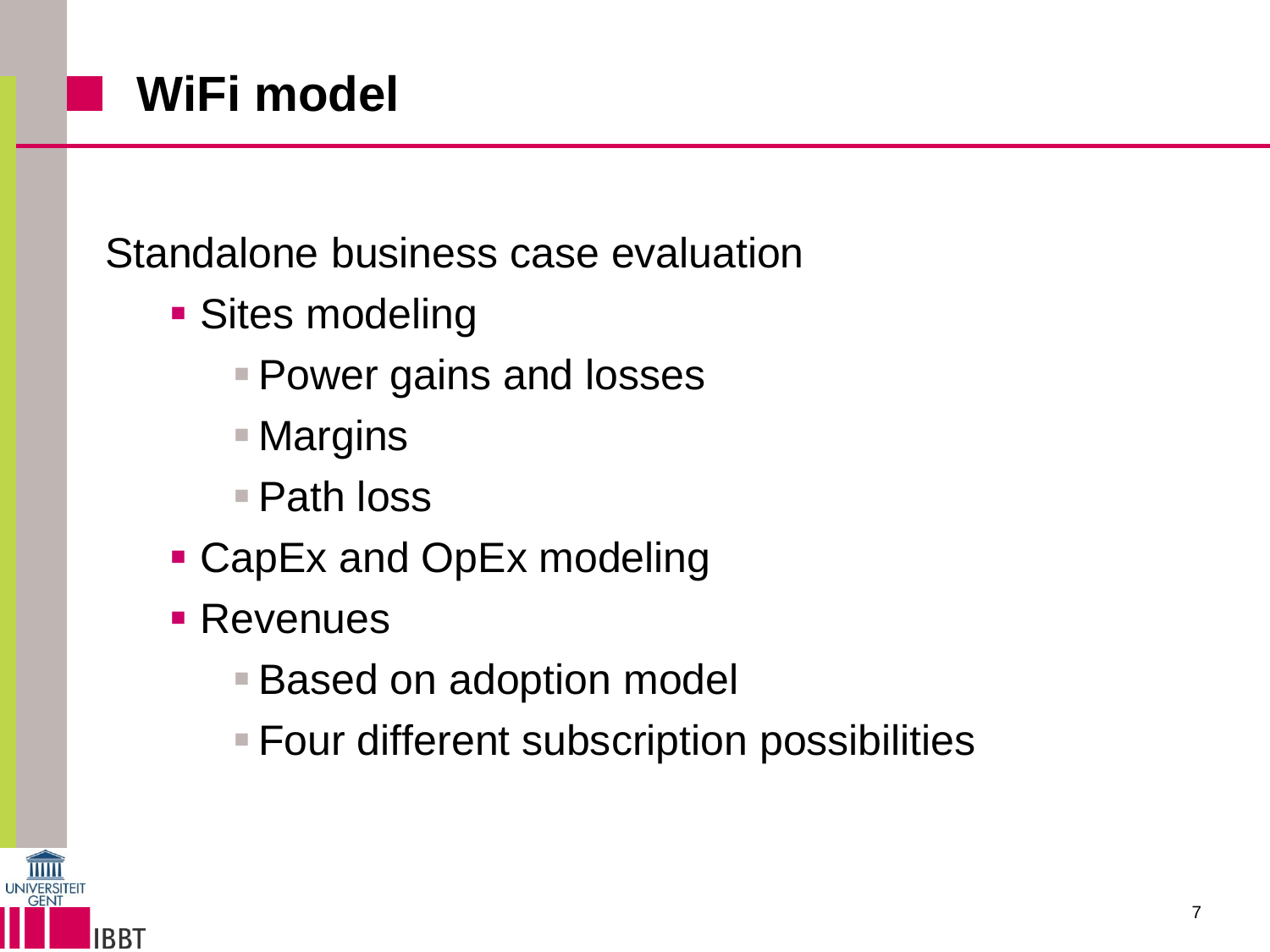## **WiFi model**

Positive business case

- $NPV \approx \text{\textsterling}3.2$  million
- **7 year payback period**



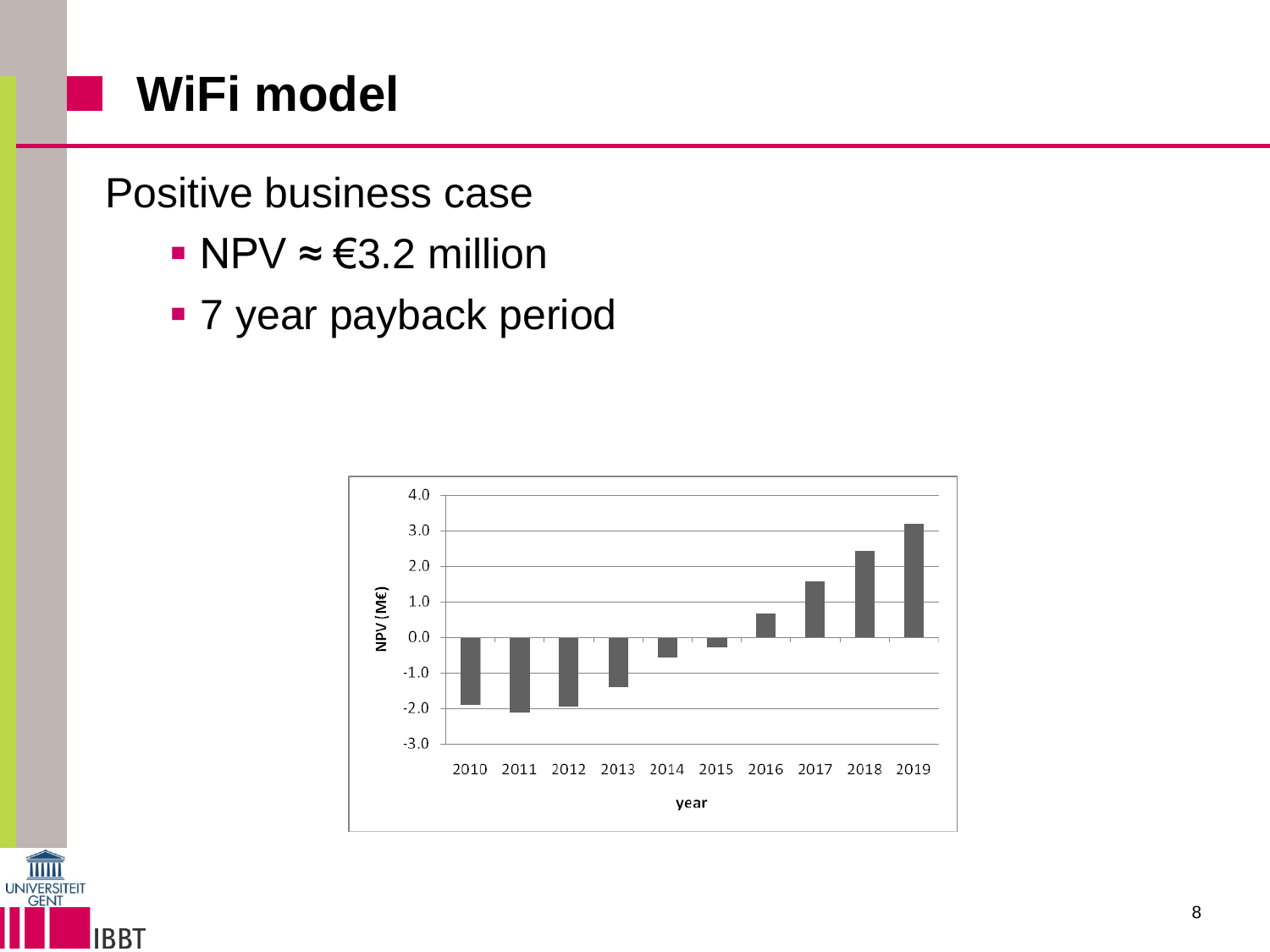## **3G femtocell model**

- **Installation of 3G femtocell on customer premises**
- Operated by a Mobile Virtual Network Operator (MVNO)

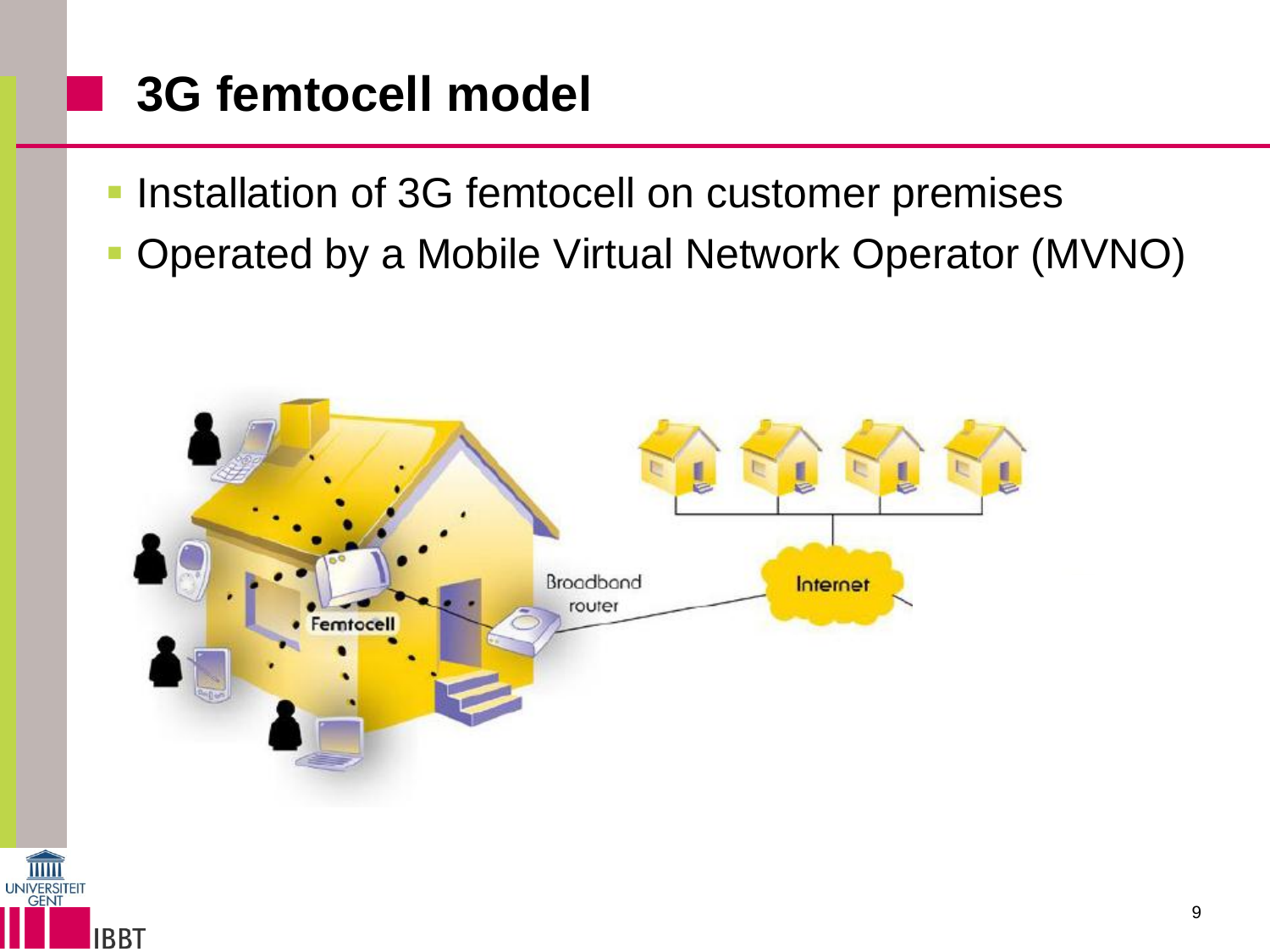#### Standalone business case evaluation

- CapEx and OpEx modeling
- **Revenues** 
	- **Based on adoption model**
	- **Four different subsidization scenarios**



an an a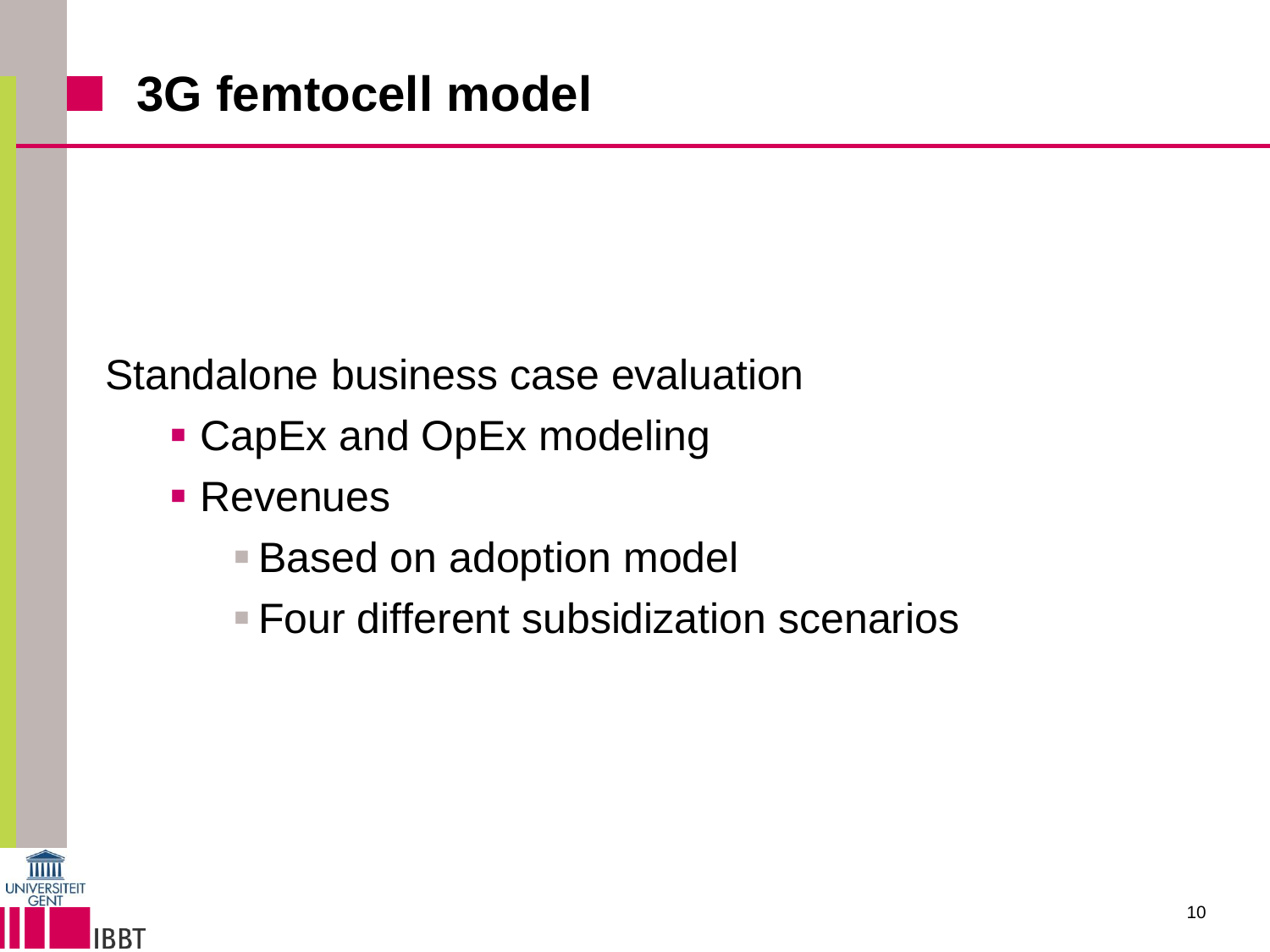## **3G femtocell model**

Positive business case

- NPV ≈ €6.0 million in 100% subsidization scenario
- $\blacksquare$  Payback period = 2 years





a s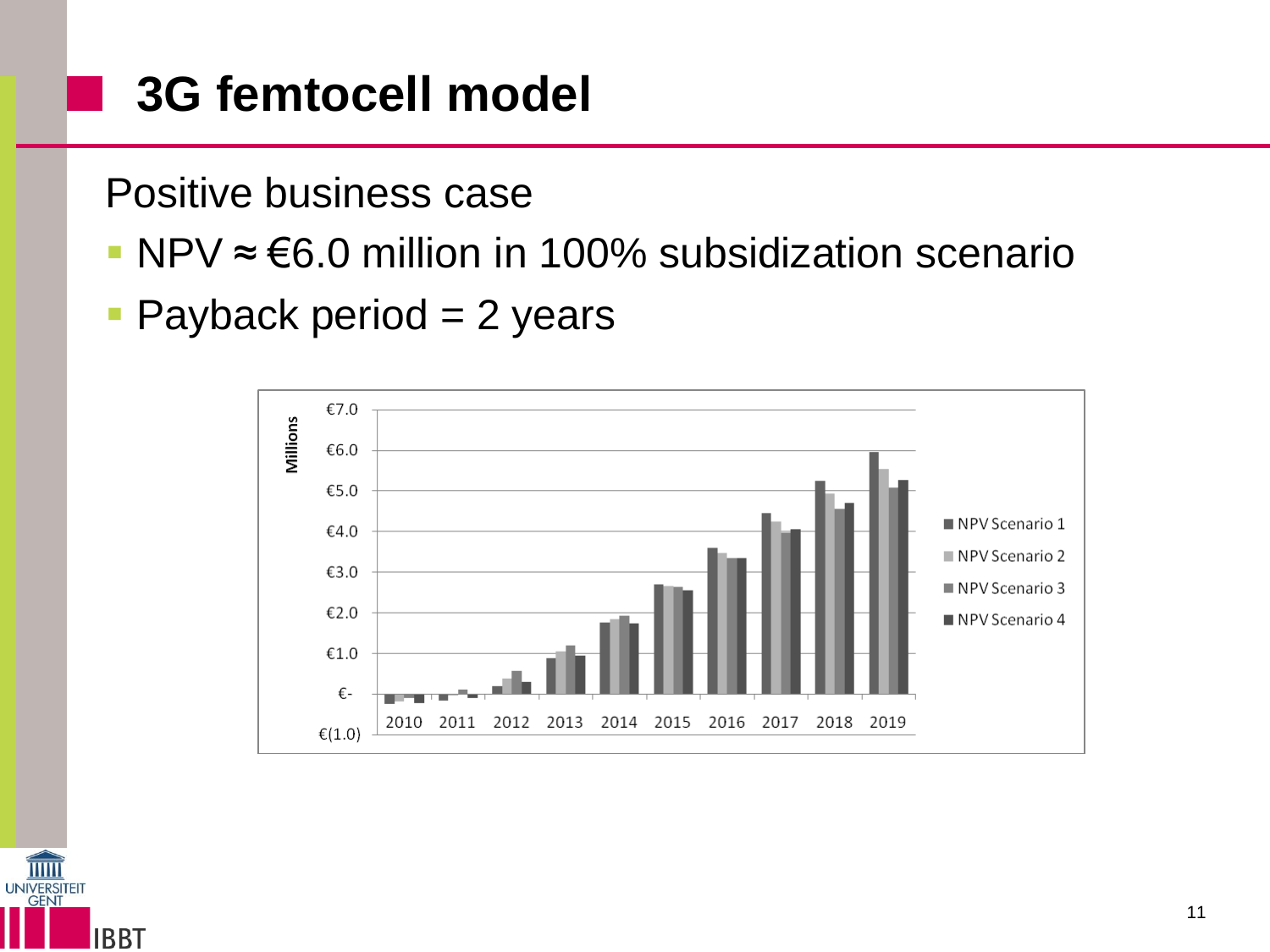Two different questions:

- Strategic choice by municipality
	- **PPP** or independent rollout
- Subsidization scenario by MVNO

Game theoretic approach

- Strategic form
- Nash Equilibrium

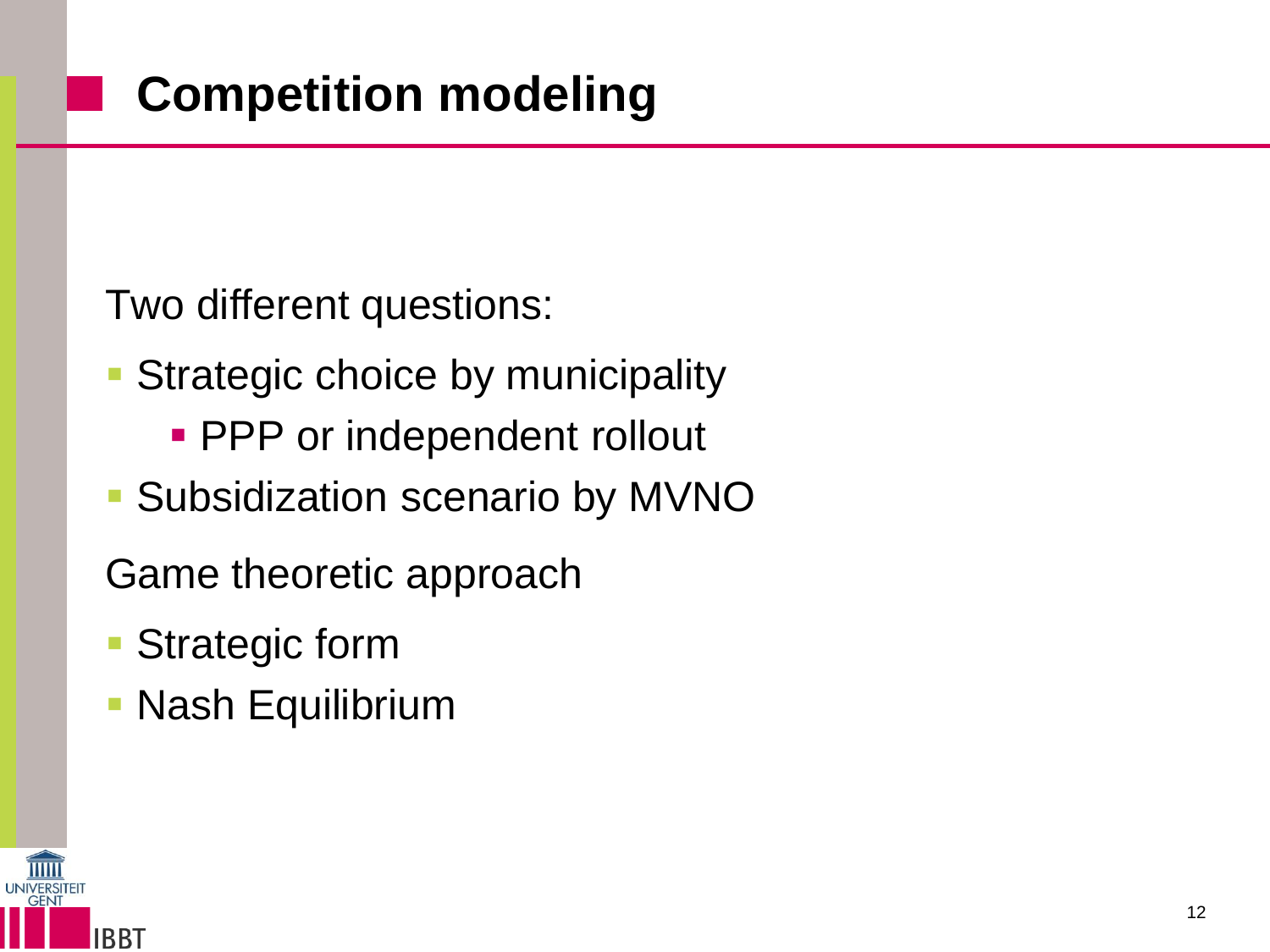## **Game Theory**

- Two or more players compete for some good, e.g.:
	- **The customer**
- Every player chooses from different strategies, e.g.:
	- Rollout speed & area
	- Price setting  $\rightarrow$  influences adoption rate
- **Payoff-matrix created with the outcomes of the strategies** 
	- Net present value (NPV)
	- Adoption



Nash-Equilibrium:

**BBT** 

No player will gain by unilaterally changing its strategy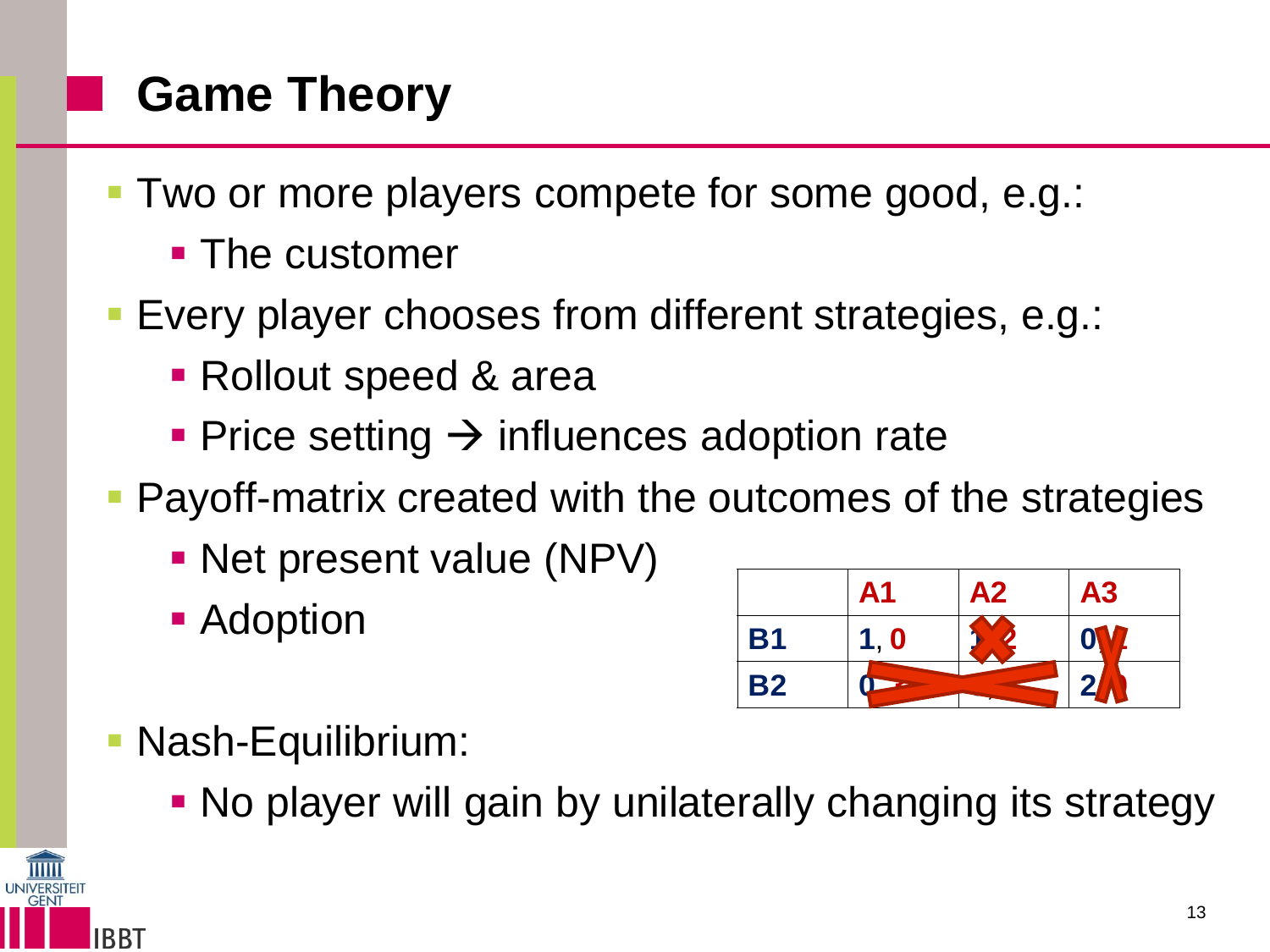## **PPP or independent**

#### **Three players**

- **Municipality**
- Commercial WiFi player
- MVNO
- **Strategies** 
	- **Mun.: Partnership or independent rollout**
	- Comm. WiFi: Price setting
	- **MVNO: subsidization**
- **Include indirect revenues for municipality**

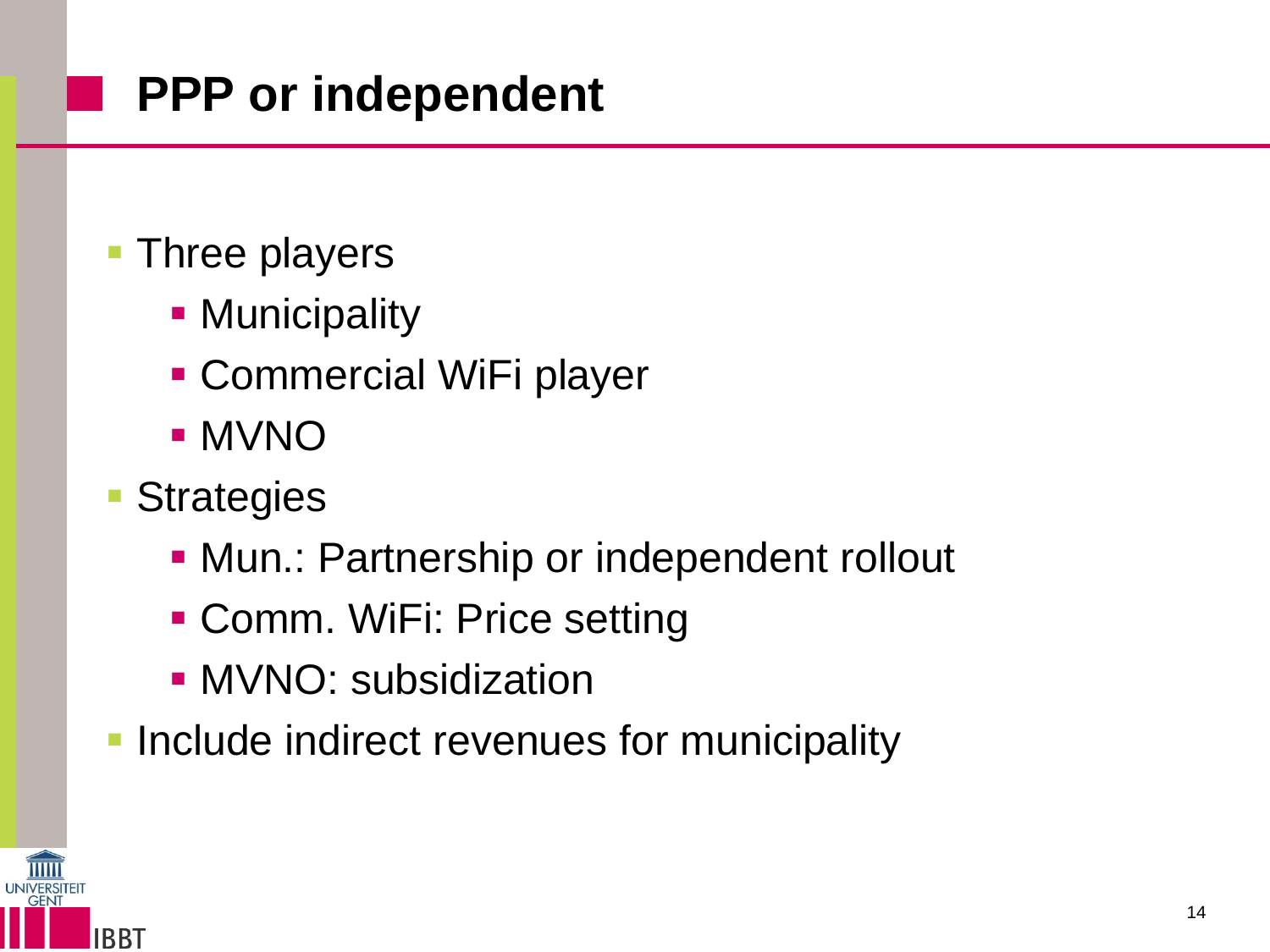#### **PPP** or independent

|                 |            | Municipality |      |         |             |         |         |  |
|-----------------|------------|--------------|------|---------|-------------|---------|---------|--|
|                 |            | enabler      |      |         | independent |         |         |  |
| Commercial Wifi | 3G         |              |      |         | 14          |         |         |  |
| 14              | Scenario 1 | 0.49         | 1.92 | $-0.28$ | $-2.51$     | $-0.53$ | $-0.39$ |  |
|                 | Scenario 2 | 0.32         | 1.79 | 0.26    | $-2.72$     | $-0.82$ | $-0.51$ |  |
|                 | Scenario 3 | 0.18         | 1.67 | 0.59    | $-3.09$     | $-1.09$ | $-0.03$ |  |
|                 | Scenario 4 | 0.35         | 1.81 | 0.13    | $-2.68$     | $-0.77$ | $-0.49$ |  |
| 15              | Scenario 1 | 0.49         | 1.96 | 0.01    | $-2.29$     | $-0.27$ | $-0.39$ |  |
|                 | Scenario 2 | 0.32         | 1.82 | 0.43    | $-2.57$     | $-0.56$ | $-0.49$ |  |
|                 | Scenario 3 | 0.18         | 1.69 | 0.77    | $-2.94$     | $-0.86$ | 0.12    |  |
|                 | Scenario 4 | 0.35         | 1.84 | 0.31    | $-2.52$     | $-0.51$ | $-0.47$ |  |

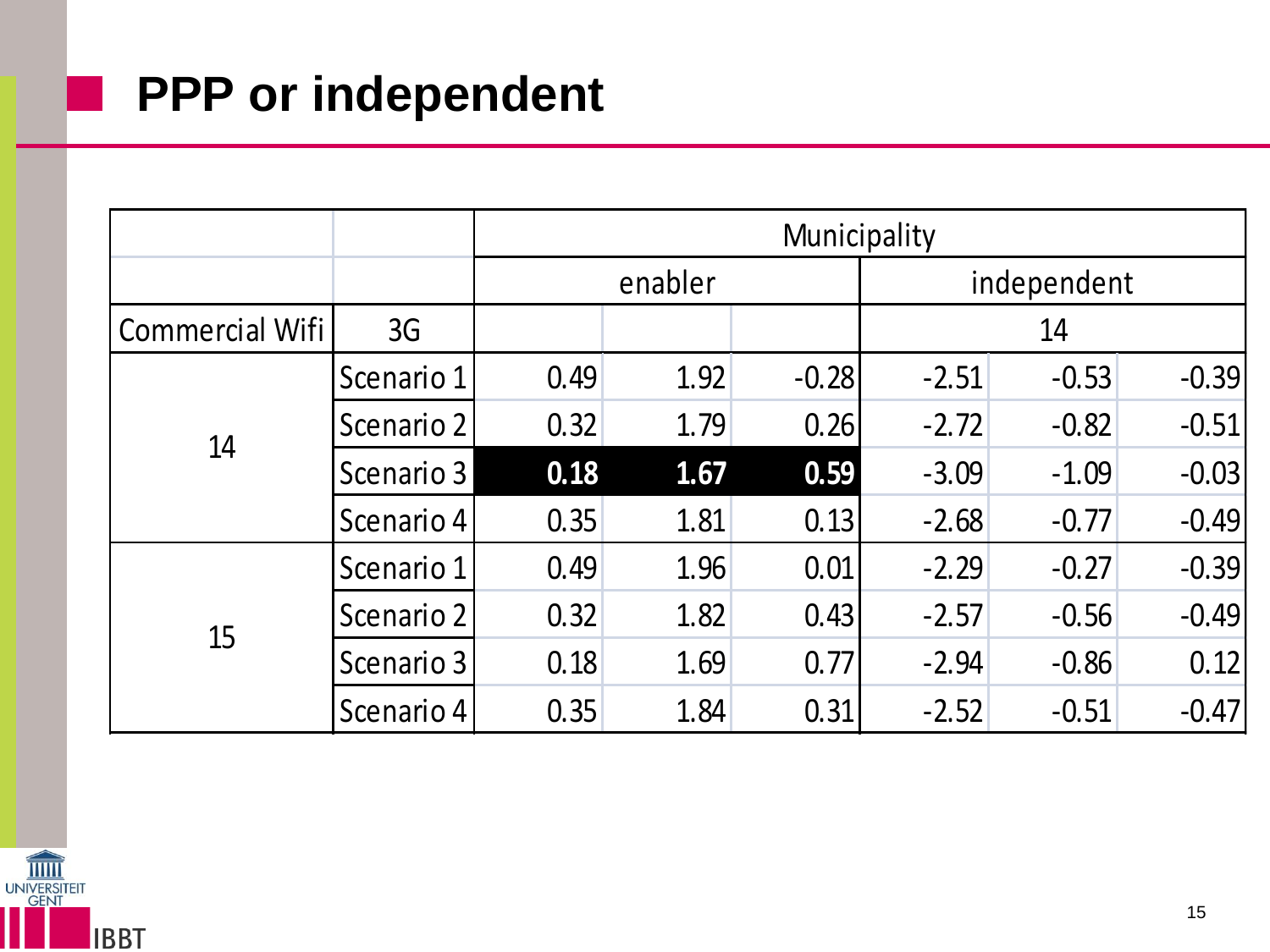Conclusions:

- NE: (14, PPP, 0%)
- **Municipality and commercial player choose for PPP**
- **MVNO** picks no subsidization scenario
	- Contrast with monopoly situation

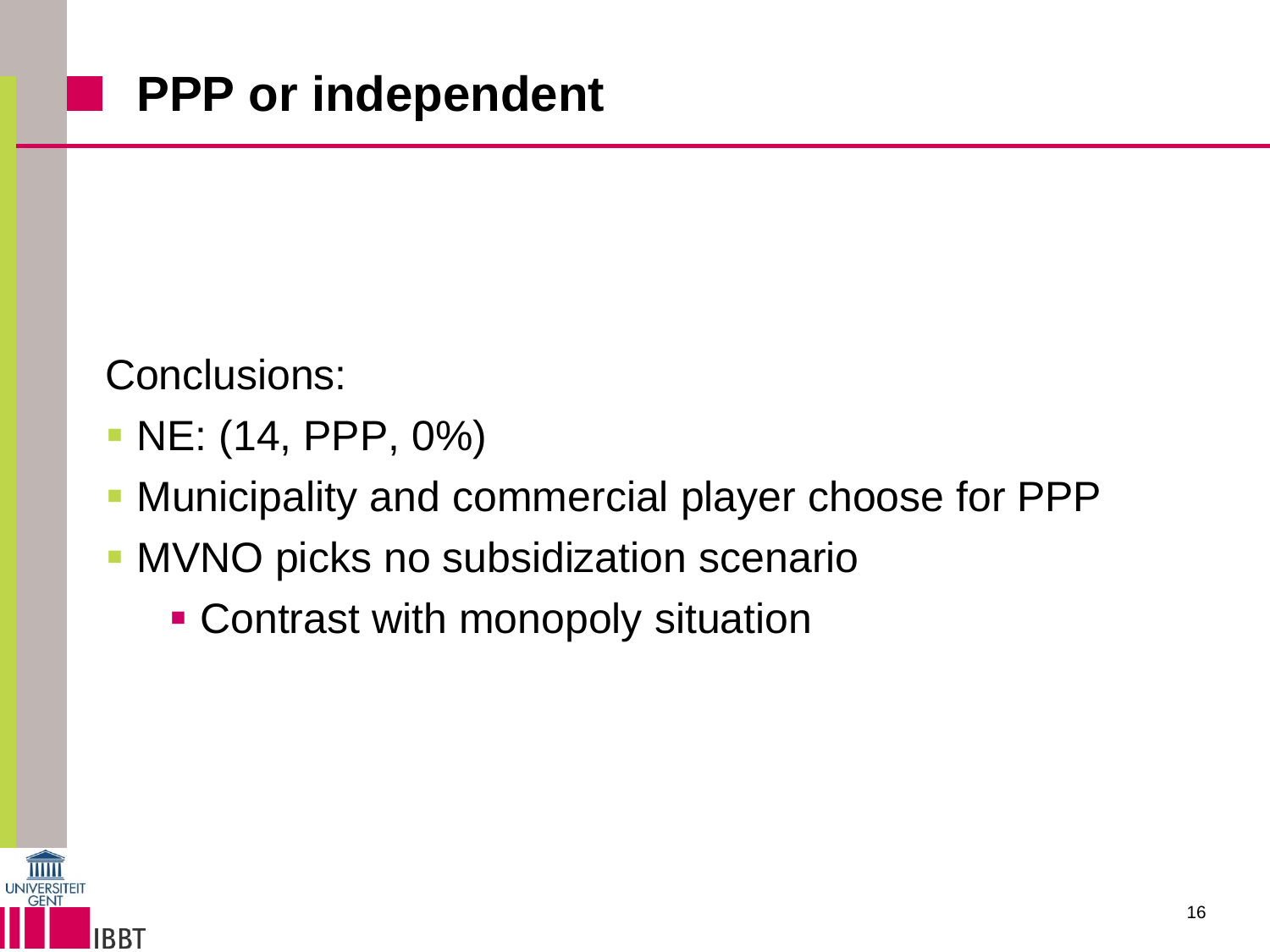#### Extra MVNOs offering 3G femtocell service

- **PPP** in competitive market
- **Impact on competition?**
- **Extra players capture market share**
- **Reduction of low payoff for commercial WiFi**

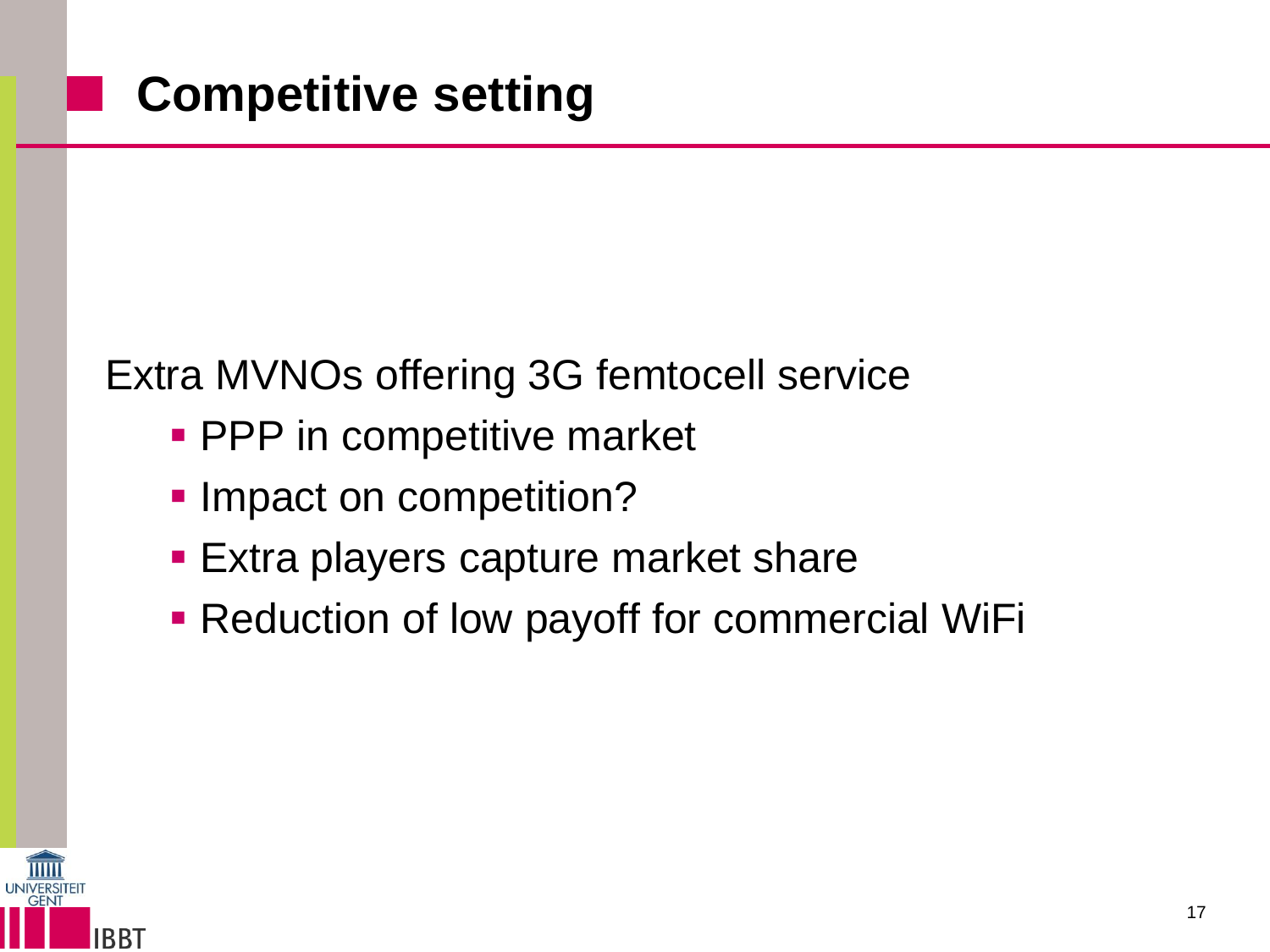### **E** Competitive setting

|                                |            | Player 1:3G |      |         |            |      |         |  |
|--------------------------------|------------|-------------|------|---------|------------|------|---------|--|
| Commercial Wifi   PLAYER 2: 3G |            | Scenario 2  |      |         | Scenario 3 |      |         |  |
| 14                             | Scenario 1 | 0.38        | 0.54 | $-0.18$ | 0.18       | 0.91 | $-0.48$ |  |
|                                | Scenario 2 | 0.11        | 0.34 | 0.34    | $-0.10$    | 0.65 | 0.07    |  |
|                                | Scenario 3 | $-0.10$     | 0.07 | 0.65    | $-0.32$    | 0.42 | 0.42    |  |
|                                | Scenario 4 | 0.14        | 0.39 | 0.20    | $-0.06$    | 0.69 | $-0.05$ |  |
| 15                             | Scenario 1 | 0.30        | 0.63 | $-0.04$ | 0.14       | 0.98 | $-0.34$ |  |
|                                | Scenario 2 | 0.07        | 0.39 | 0.39    | $-0.12$    | 0.73 | 0.19    |  |
|                                | Scenario 3 | $-0.12$     | 0.19 | 0.73    | $-0.38$    | 0.51 | 0.51    |  |
|                                | Scenario 4 | 0.11        | 0.43 | 0.27    | $-0.08$    | 0.77 | 0.06    |  |

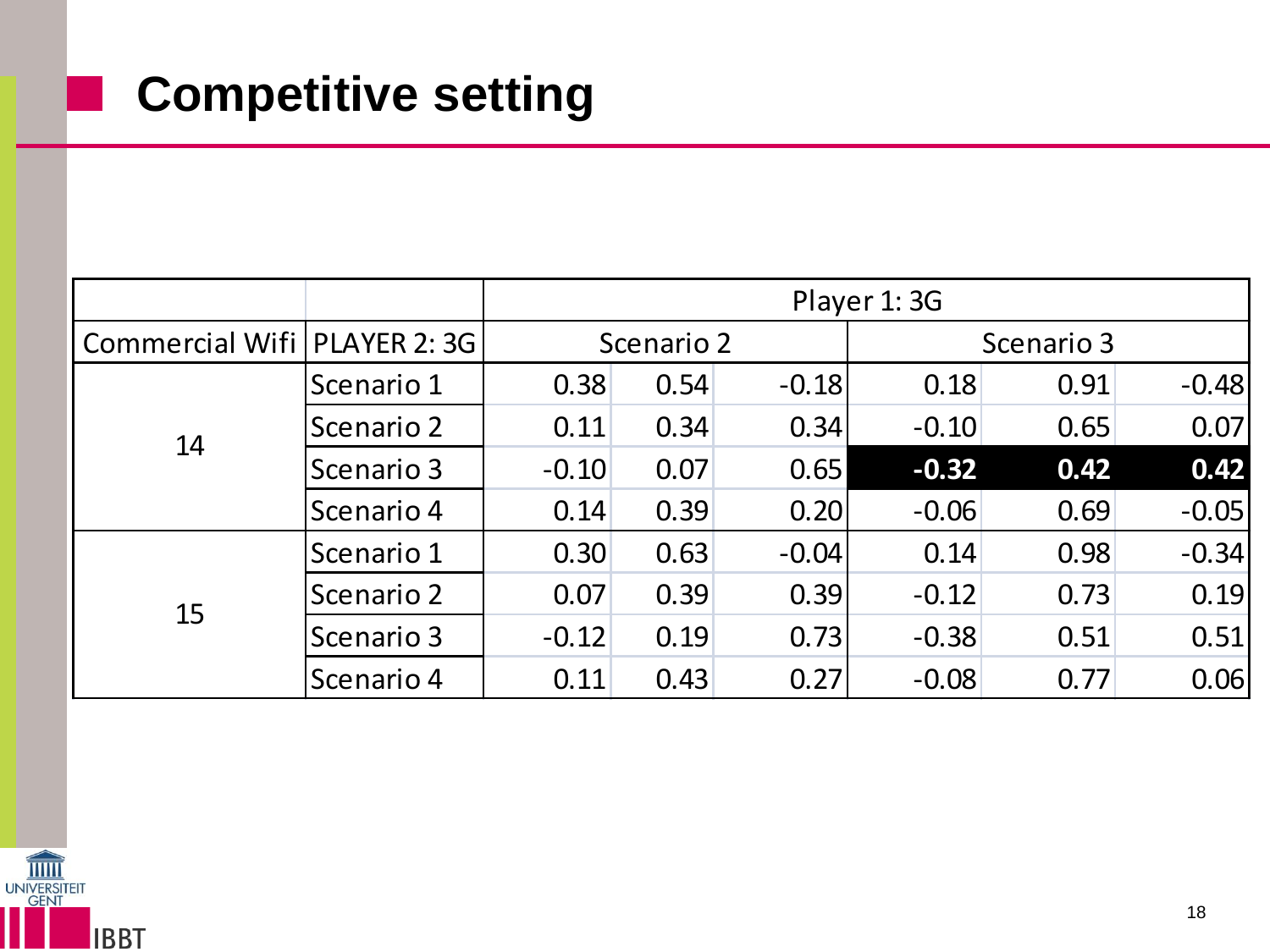- MVNOs choose for no subsidization
- Negative payoff for commercial WiFi player
- Solutions?
	- **Postponing rollout -> cost reduction**
	- **Capturing market share via price reductions**
	- **Price wars?**

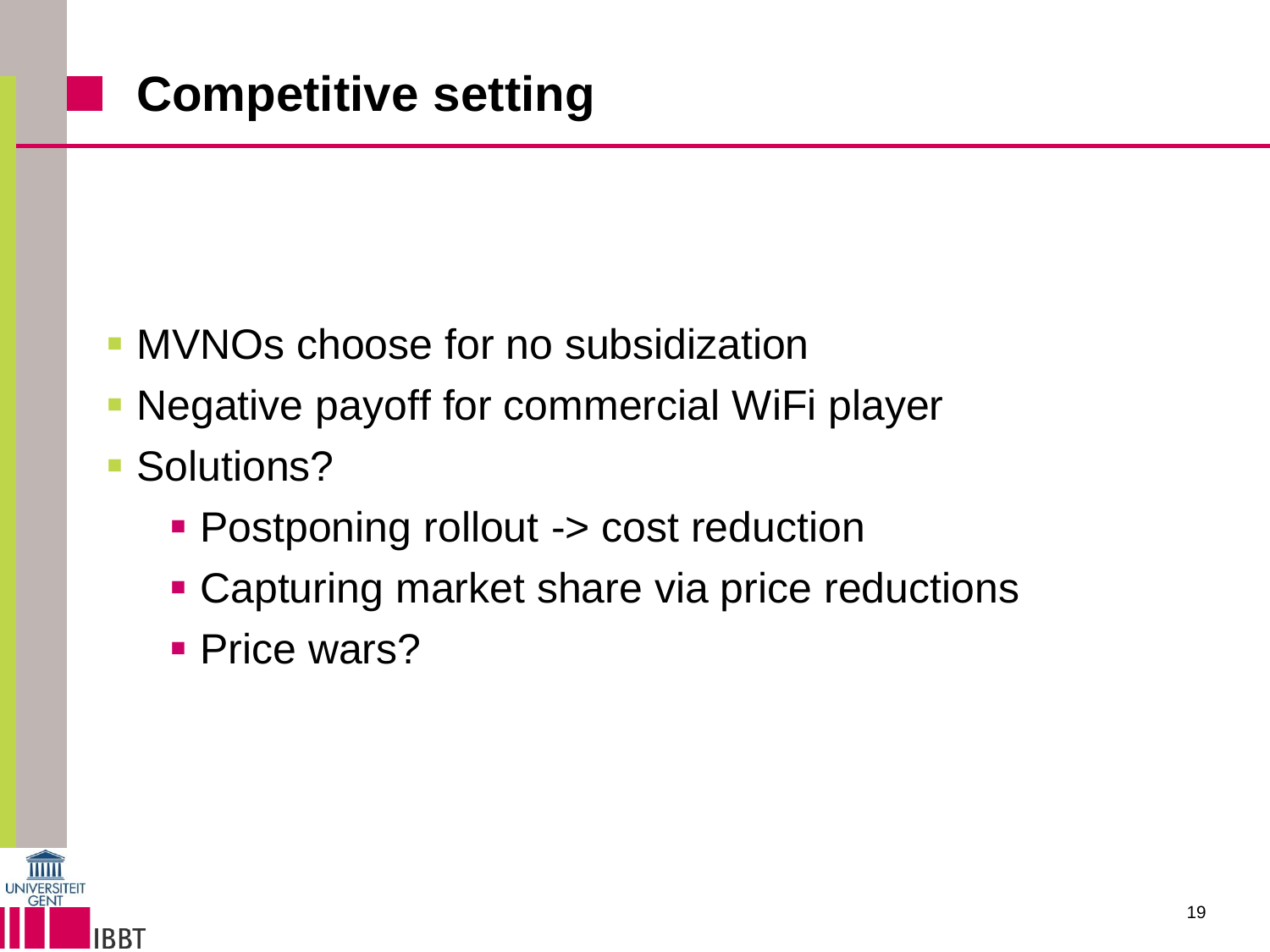

#### Price reduction

|                                |            | Player 1:3G |         |         |            |      |         |  |
|--------------------------------|------------|-------------|---------|---------|------------|------|---------|--|
| Commercial Wifi   PLAYER 2: 3G |            | Scenario 2  |         |         | Scenario 3 |      |         |  |
| 10                             | Scenario 1 | 1.02        | 0.48    | $-0.39$ | 0.72       | 0.88 | $-0.39$ |  |
|                                | Scenario 2 | 0.71        | 0.22    | 0.22    | 0.46       | 0.62 | $-0.09$ |  |
|                                | Scenario 3 | 0.46        | $-0.09$ | 0.62    | 0.21       | 0.35 | 0.35    |  |
|                                | Scenario 4 | 0.76        | 0.27    | 0.08    | 0.52       | 0.65 | $-0.21$ |  |
| 11                             | Scenario 1 | 0.85        | 0.50    | $-0.33$ | 0.60       | 0.89 | $-0.39$ |  |
|                                | Scenario 2 | 0.59        | 0.26    | 0.26    | 0.34       | 0.62 | $-0.05$ |  |
|                                | Scenario 3 | 0.34        | $-0.05$ | 0.62    | 0.11       | 0.37 | 0.37    |  |
|                                | Scenario 4 | 0.64        | 0.31    | 0.12    | 0.39       | 0.66 | $-0.17$ |  |

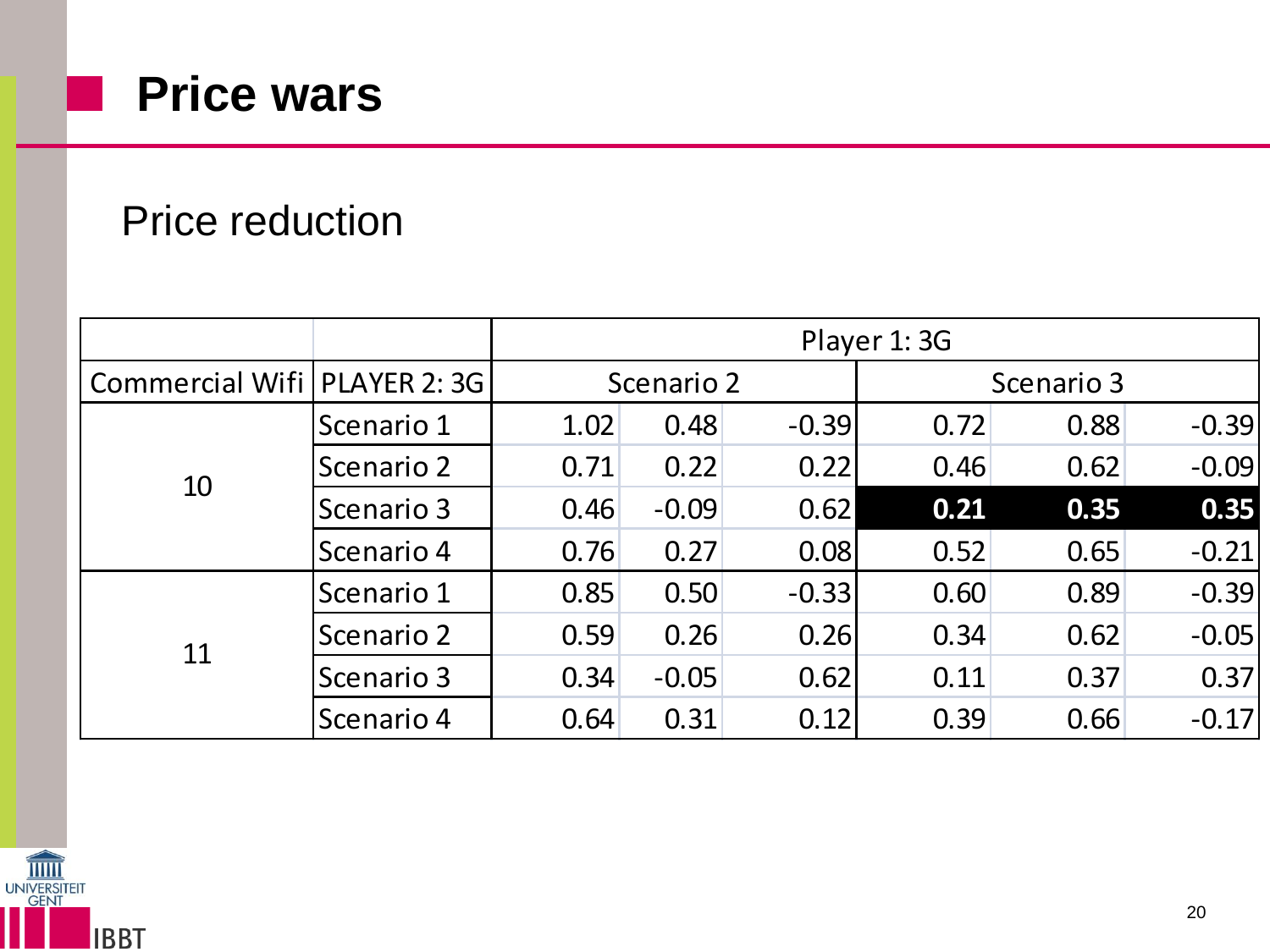## **Conclusions**

- **Partnership offers benefits for WiFi players**
- **Price game results in other subsidization scenario**
- **Price wars to capture extra market share**
- **To infinity?**

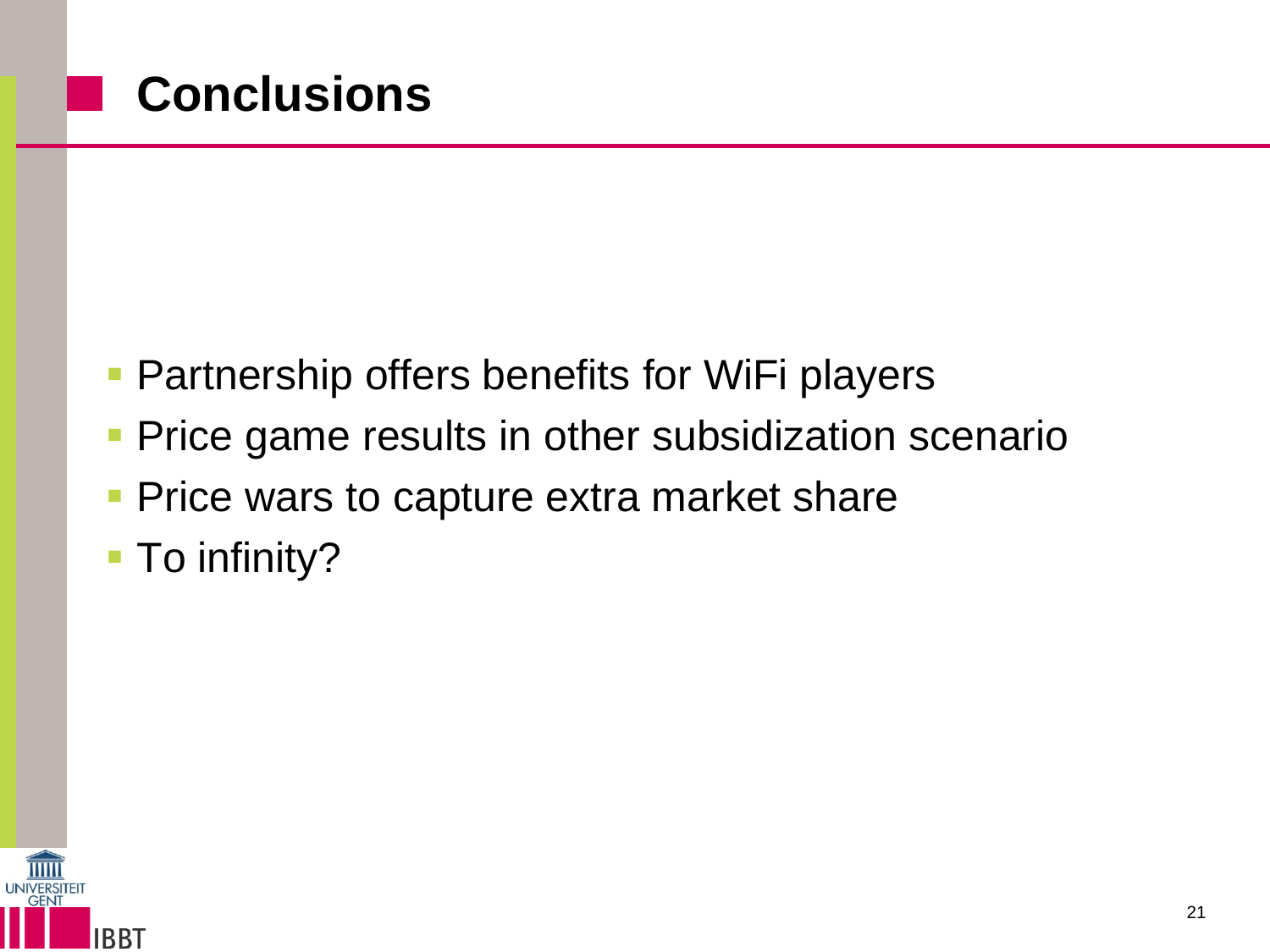#### **References**

- 1. Van Ooteghem, J., Lannoo, B., Casier, K., Verbrugge, S., Tanghe, E., Joseph, W., et al. (2009). Municipalities as a driver for wireless broadband access. *Wireless personal communications, 49(3), 391.*
- 2. Lannoo, B., Tahon, M., Van Ooteghem, J., Pareit, D., Casier, K., Verbrugge, S., et al. (2009). *Game-theoretic evaluation of competing wireless access networks for offering mobile internet. Paper presented at the CRNI, Brussels, 20/11/2009*